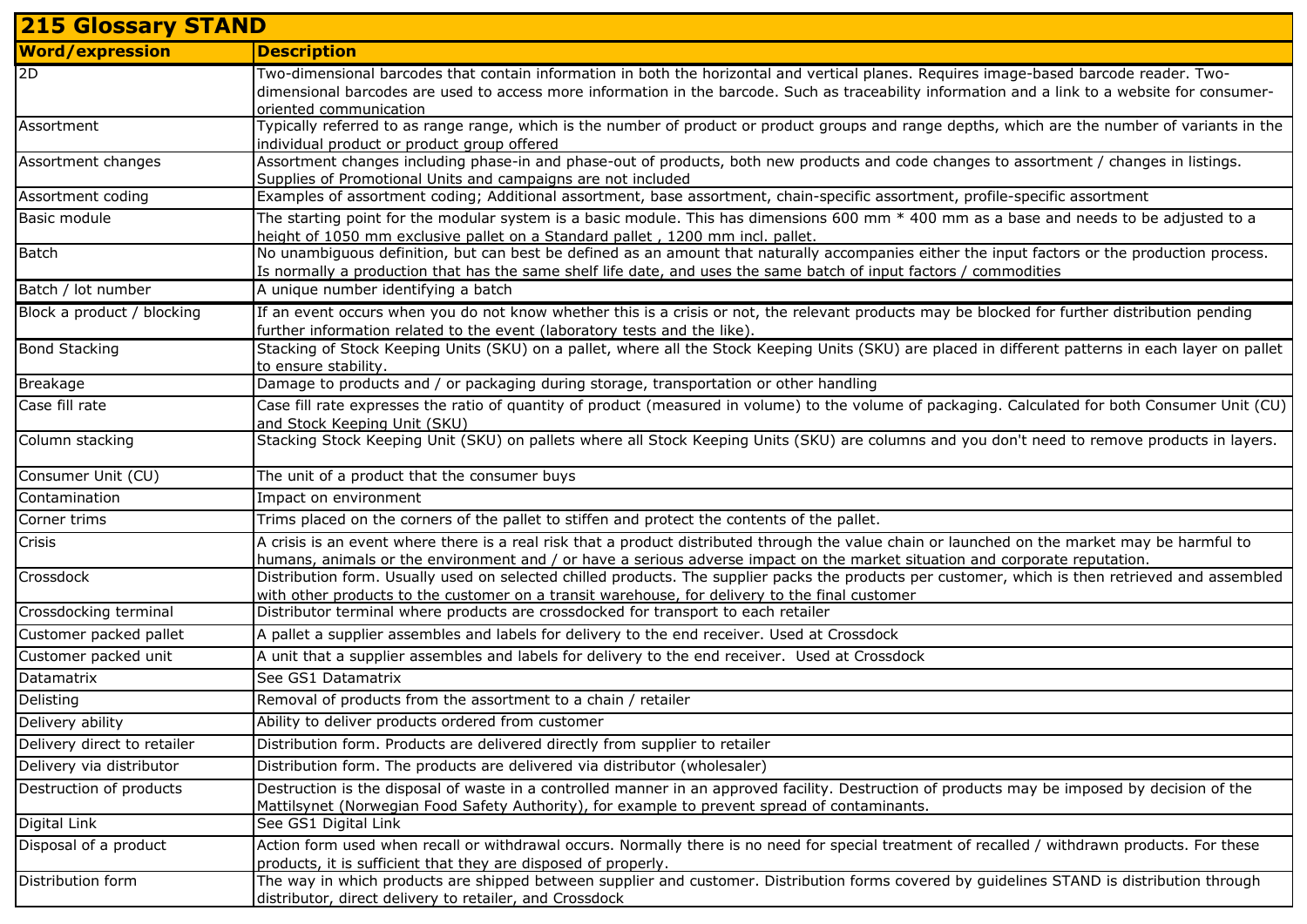| Distribution unit             | Unit (box / pallet) transported between trading partners                                                                                                                                                                                                                                                                  |
|-------------------------------|---------------------------------------------------------------------------------------------------------------------------------------------------------------------------------------------------------------------------------------------------------------------------------------------------------------------------|
| Distributor                   | Unit between supplier and retailer. The unit that usually purchases goods from the supplier and keeps a warehouse for the goods before shipping<br>to the store                                                                                                                                                           |
| e2b Invoice                   | Electronic trade notification for invoice, defined in a agreed XML format. See www.e2b.no                                                                                                                                                                                                                                 |
| EAN-13 barcode symbol         | Barcode symbol used on Consumer Unit (CU) containing GTIN                                                                                                                                                                                                                                                                 |
| EANCOM                        | Electronic messaging format for trade messages developed by GS1 based on EDIFACT                                                                                                                                                                                                                                          |
| Ears                          | Protruding on a package to make them more stable when stacking / assembling                                                                                                                                                                                                                                               |
| EDI                           | EDI (Electronic Data Interchange) is the electronic communication of structured data between organizations. It is used to communicate electronic<br>documents or business data from one computer to another computer, ie from one trading partner to another trading partner without human<br>intervention.               |
| <b>EDI Despatch Advice</b>    | Electronic trade message between seller and buyer describing products and related quantities delivered.                                                                                                                                                                                                                   |
| EDI Despatch Advice level 3   | Electronic trade message for Despatch Advice containing detailed information about all product lines on pallet and SSCC for pallet that enables<br>automated goods receipt                                                                                                                                                |
| EDI Despatch Advice level 4   | Electronic trade message for Despatch Advice, containing detailed information about all product lines on pallet and SSCC for pallet that enables<br>automated goods receipt, with the addition of SSCC on Promotional Unit / pallet and Customer packed pallets                                                           |
| EDI Exchange Agreement        | Bilateral agreement between supplier and customer regulating EDI interaction and special conditions regarding the use and understanding of the<br>EDI messages                                                                                                                                                            |
| EDI invoice                   | Electronic trade message for invoice                                                                                                                                                                                                                                                                                      |
| <b>EDI Invoice Receipt</b>    | Electronic trade message for receipt of received invoice                                                                                                                                                                                                                                                                  |
| EDI Order                     | Electronic trade message containing a order of products                                                                                                                                                                                                                                                                   |
| <b>EDI Order Confirmation</b> | Electronic trade message containing a confirmation of which products and quantities will be delivered based on previous orders                                                                                                                                                                                            |
| EDI Order Receipt             | Electronic trade message containing a confirmation that order has been received                                                                                                                                                                                                                                           |
| <b>EDIFACT</b>                | Electronic message format for trade messages prepared by the UN (United Nations)                                                                                                                                                                                                                                          |
| <b>EHF</b>                    | Electronic message format developed by DIFI                                                                                                                                                                                                                                                                               |
| End customer / end receiver   | Usually used in accordance with EDI, and specifies who is the final recipient of a delivery                                                                                                                                                                                                                               |
| EPD Database                  | The retail industry's product database for exchange and quality assurance of master data. See www.tradesolution.no/epd                                                                                                                                                                                                    |
| Ex Works                      | Delivery terms defined in Incoterms. The seller gives the buyer access to the products in their own premises (factory or warehouse) completed<br>under contract but not ready for export or loaded for transport. Buyer carries all risk and all costs associated with transport of the products to<br>their destination. |
| Food stuff                    | The definition is anchored in EC 178/2002, $\S$ 2, but is somewhat simplified.<br>By food stuff is meant any product that can be expected to be eaten by humans.<br>Food stuff does not include:<br>• Fodder<br>• Live animals<br>• Crops before harvesting<br>• Cosmetics<br>• Tobacco and drug products                 |
| Fork lift openings            | The open area between the legs on a pallet for the forks on a fork lift or hand pallet truck                                                                                                                                                                                                                              |
| Form stable                   | The packaging of a Stock Keeping Unit (SKU) shall not change form or shape during transport, handling or storage                                                                                                                                                                                                          |
| Free delivery                 | Freely delivered means that the seller at his own expense and risk will bring the products all the way to the buyer.                                                                                                                                                                                                      |
| <b>GLN</b>                    | Global Location Number. A globally unique number for identification of legal entities and physical locations (delivery and retrieval addresses,<br>loading docks, etc) managed by GS1. See www.gs1.no/gln                                                                                                                 |
| GS1 Datamatrix                | Two-dimensional barcode that allows for more information. Used in POS with GS1 Element String syntax and application identifiers (AI) in the<br>same way as GS1-128 on Trading units                                                                                                                                      |
| <b>GS1 Digital Link</b>       | Syntax used in QR code to provide extended information about the product with focus on consumer engagement using a link to the website                                                                                                                                                                                    |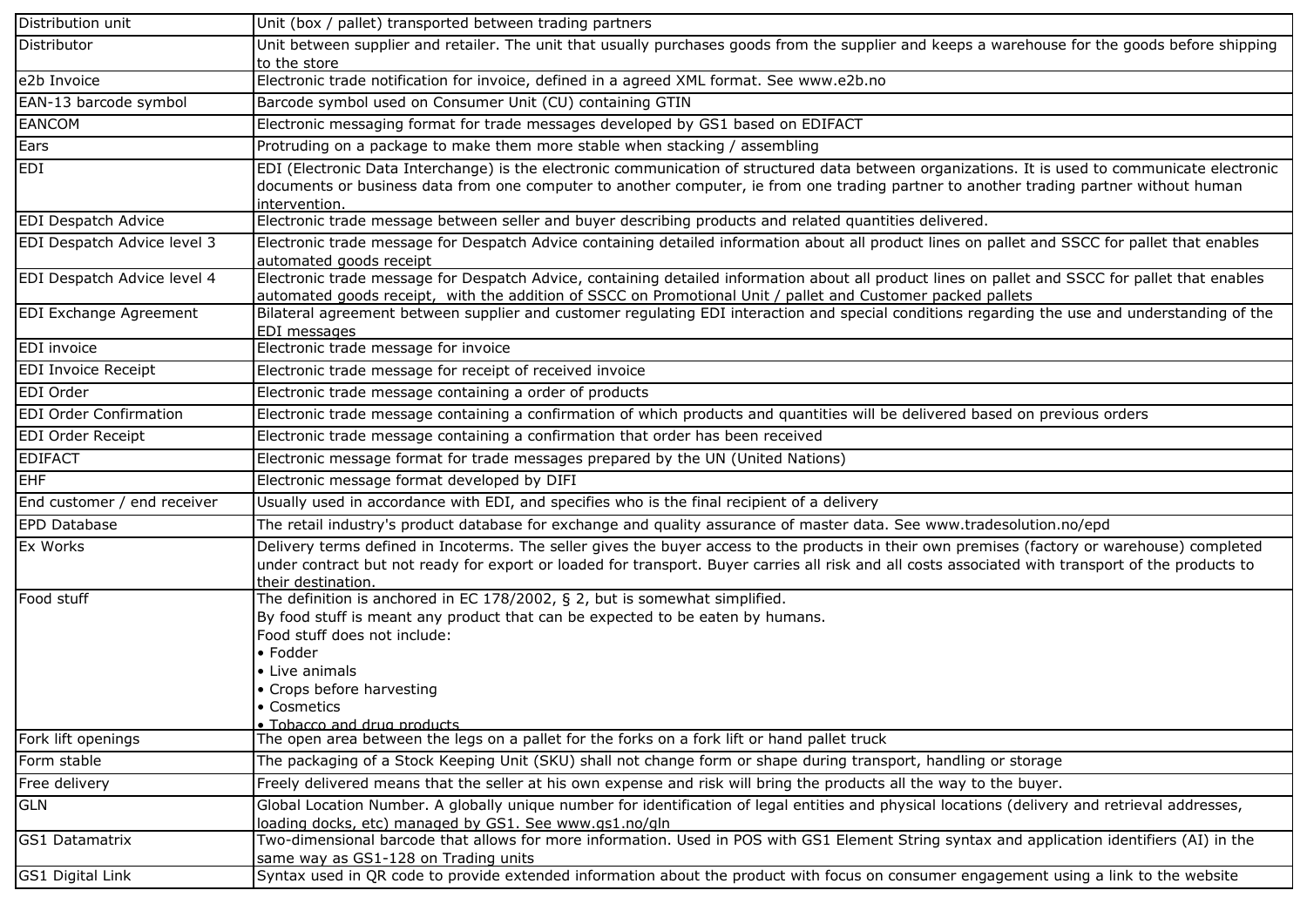| $\overline{GS1}$ -128 AI                              | Codes in a bar code used to describe and separate the different information elements from each other. (AI - Application Identifiers) Expressed as                                                                                                                                                                                                                                     |
|-------------------------------------------------------|---------------------------------------------------------------------------------------------------------------------------------------------------------------------------------------------------------------------------------------------------------------------------------------------------------------------------------------------------------------------------------------|
| GS1-128 Bar code                                      | digits in brackets in plain text below the bar code<br>A bar code for tagging different information like GTIN, GLN, SSCC, batch, shelf life, etc. The individual types of information elements are identified                                                                                                                                                                         |
|                                                       | by different Application Identifiers (AIs) Only allowed bar code symbol for use on Stock Keeping Unit (SKU) and Distribution Unit (DU)                                                                                                                                                                                                                                                |
| <b>GTIN</b>                                           | Global Trade Item Number. A globally unique number for product identification. Allocated by manufacturer / brand owner at all packaging levels<br>like Consumer Unit (CU), Stock Keeping Unit (SKU) and Distribution Unit (DU). With GTIN, a product can be tracked and traced throughout the<br>value chain. Managed by GS1. See www.gs1.no/gtin                                     |
| Health hazard                                         | Health hazard / health risk is a situation / condition that can occur if an expected use of a product can cause implications on acute or long-term<br>health for different consumer groups.                                                                                                                                                                                           |
| Incident                                              | An incident is an abnormal situation associated with products in the value chain that represent a potential risk to consumers, animals or the<br>environment, the company's market situation or reputation.                                                                                                                                                                           |
| Information attributes                                | All master data / information with associated attributes. In STAND, this is used in connection with products in EPD                                                                                                                                                                                                                                                                   |
| Intermediate carton                                   | Packaging level between Stock Keeping Unit (SKU) and Distribution Unit (DU) for a product. Used where the Stock Keeping Unit (SKU) itself is too<br>small to be handled in the logistics                                                                                                                                                                                              |
| Intermediate pallet                                   | A pallet used to separate layers of different products on a Mixed pallet                                                                                                                                                                                                                                                                                                              |
| Intermediate pallet sheet                             | Sheets that separate different layers of products on a pallet                                                                                                                                                                                                                                                                                                                         |
| Inventory-managed assortment<br>change                | Outgoing goods are sold until inventory is at a low level or sold out and then sales of the new product starts.                                                                                                                                                                                                                                                                       |
| Lead time                                             | Lead time is the latency between the initiation and execution of a process. For example, the lead time between the placement of an order and<br>delivery of products                                                                                                                                                                                                                  |
| Load carrier                                          | A pallet or a plastic box for transporting or storing products                                                                                                                                                                                                                                                                                                                        |
| Lot                                                   | See Batch                                                                                                                                                                                                                                                                                                                                                                             |
| Lot size                                              | See Batch                                                                                                                                                                                                                                                                                                                                                                             |
| Master data                                           | Basic information about products and actors                                                                                                                                                                                                                                                                                                                                           |
| Master data registration                              | Registration of master data in the EPD database                                                                                                                                                                                                                                                                                                                                       |
| Mixed pallet                                          | A pallet consisting of different Stock Keeping Units (SKU), or the same Stock Keeping Units (SKU) but with different batch / lot numbers or shelf<br>life dates                                                                                                                                                                                                                       |
| Modular system                                        | To ensure efficient utilization of production facilities, transport, warehouse and retail systems, etc., all packing levels must be adapted to the<br>modular system. It also applies to Consumer Unit (CU), Stock Keeping Unit (SKU) and Distribution Unit (DU). The base module is 600 mm * 400<br>mm, and must be adjusted to a height ex. pallet of 1050 mm (1200 mm incl pallet) |
| Obsolete                                              | Obsolete is an undamaged product that can only be expected sold at a reduced price.<br>Obsolete may be due to market change, competition with new products that better meet the same needs or reduced interest in a product                                                                                                                                                           |
| Order stop time                                       | Deadline for when an order can be received in order for it to be processed and included in the agreed delivery                                                                                                                                                                                                                                                                        |
| Order type Forecast                                   | Order type that is sent in the EDI Order message, which means the order is to be considered only as a forecast and that it will subsequently be<br>followed by a specific order                                                                                                                                                                                                       |
| Order type Industrial order /<br>Representative order | Order type that is sent in the EDI order message, which means that the order has been received by the supplier's representative on behalf of the<br>distributor / retailer                                                                                                                                                                                                            |
| Outer packaging                                       | Collective term for Stock Keeping Unit (SKU) and Distribution Unit (DU)                                                                                                                                                                                                                                                                                                               |
| Overhang                                              | The part of the contents of a pallet that extends beyond the pallet's surface                                                                                                                                                                                                                                                                                                         |
| Packaging levels                                      | The different levels of a product; Consumer Unit (CU), Stock Keeping Unit (SKU) and Distribution Unit (DU), included Intermediate carton where it<br>exists                                                                                                                                                                                                                           |
| Pallet (with products)                                | The unit with products that a distributor usually buys from a supplier. Usually consists of a fixed number of identical Stock Keeping Unit (SKU).                                                                                                                                                                                                                                     |
| Pallet blocks                                         | The bricks in the corners and the middle of the long side of a pallet                                                                                                                                                                                                                                                                                                                 |
| Pallet exchange system                                | Solution for pallet balance. See www.nlpool.no                                                                                                                                                                                                                                                                                                                                        |
| Pallet pattern                                        | Pattern for how Stock Keeping Unit (SKU) is stacked on a pallet                                                                                                                                                                                                                                                                                                                       |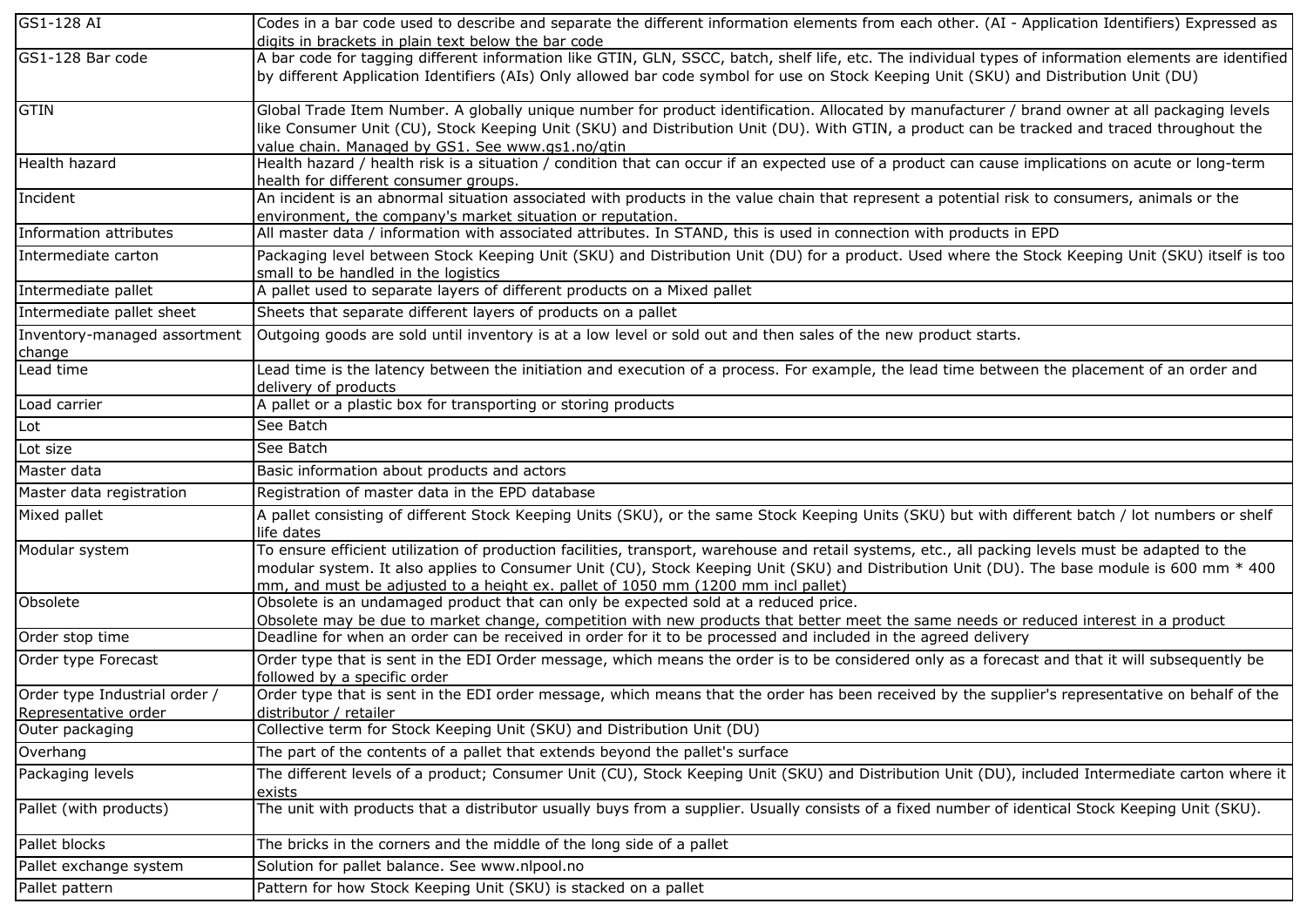| Pallet places                        | The number of places (floor area) needed in transport or storage of pallets                                                                                                                                                                                                                                                                                                                                                                                                                                            |
|--------------------------------------|------------------------------------------------------------------------------------------------------------------------------------------------------------------------------------------------------------------------------------------------------------------------------------------------------------------------------------------------------------------------------------------------------------------------------------------------------------------------------------------------------------------------|
| Phasing-in method                    | Method of replacing an existing product with a new product.                                                                                                                                                                                                                                                                                                                                                                                                                                                            |
| Phasing-out method                   | Method of removing an existing product from assortment. In some contexts, this may be related to how a replacement product will be phased in<br>the assortment                                                                                                                                                                                                                                                                                                                                                         |
| Pipeline fill                        | To fill up the value chain with products so that they are available at launch                                                                                                                                                                                                                                                                                                                                                                                                                                          |
| PRICAT message                       | An EDI message to enable transfer of pricing information and catalogue details for products and services that the seller offers to a buyer.                                                                                                                                                                                                                                                                                                                                                                            |
| Primary packaging                    | The product's own packaging                                                                                                                                                                                                                                                                                                                                                                                                                                                                                            |
| Product presentation                 | Meeting between the chain and the supplier where product information and related information is presented before the chain decides to take the<br>product or not.                                                                                                                                                                                                                                                                                                                                                      |
| <b>Promotional Unit</b>              | Pallet with a fixed number of Consumer Units (CU), intended for exposure in store.                                                                                                                                                                                                                                                                                                                                                                                                                                     |
| QR kode                              | Two-dimensional barcode that allows for more information. Used for GS1 Digital Link and with a link to the website for more product information.                                                                                                                                                                                                                                                                                                                                                                       |
| Quarantine                           | see blocking a product / blocking                                                                                                                                                                                                                                                                                                                                                                                                                                                                                      |
| Recall                               | The definition is anchored in Directive 2001/95 / EC.<br>Measures that aim to achieve the return of a hazardous product that has already been delivered or made available to the consumer by the<br>supplier or distributor                                                                                                                                                                                                                                                                                            |
| Release of products                  | Used in relation to recall / withdrawal procedures. When a crisis is under control and the products in the market can be safely distributed in the<br>value chain and sold to the consumer, all parties involved must be informed of this                                                                                                                                                                                                                                                                              |
| Replacement product                  | Product according to agreement to be delivered instead of the ordered product                                                                                                                                                                                                                                                                                                                                                                                                                                          |
| <b>Risk</b>                          | The definition is anchored in EC 178/2002, § 3, but is somewhat simplified. Risk means the likelihood of an event occurring and the consequence<br>of the event is considered to be the event.                                                                                                                                                                                                                                                                                                                         |
| Risk analysis                        | Risk assessment, to decide if necessary if necessary. Used frequently in connection with traceability, recall or withdrawal                                                                                                                                                                                                                                                                                                                                                                                            |
| Roll stiffness                       | Description of how much a package can withstand without changing form or shape                                                                                                                                                                                                                                                                                                                                                                                                                                         |
| Safety factor                        | In order to reach the maximum permitted top load for a packaging unit and for a pallet of units, consideration must be given to all matters<br>relating to design, materials and applications. This happens in practice by reducing calculated values by a percentage reduction for different<br>conditions that weaken the packaging. In addition, a safety factor depends on transport conditions that will compensate for any unforeseen<br>impacts such as the packaging and the pallet may be exposed on its way. |
| Secondary packaging                  | Packaging in which the product is placed in order to protect the product's own packaging                                                                                                                                                                                                                                                                                                                                                                                                                               |
| Service level                        | Service level is the ability of each individual to deliver agreed quantity, at the agreed time                                                                                                                                                                                                                                                                                                                                                                                                                         |
| Shelf life date                      | Expiry date labelling on the product either best before date or last day of consumption                                                                                                                                                                                                                                                                                                                                                                                                                                |
| Shrink wrap                          | Plastic film that pallets are wrapped in for products to be held in place                                                                                                                                                                                                                                                                                                                                                                                                                                              |
| Simple / advanced invoice<br>receipt | Electronic trade message used to inform the sender that invoice is received (simple version) or that invoice is received, examined, and returned<br>with status if invoice is accepted (advanced version)                                                                                                                                                                                                                                                                                                              |
| Slave pallet                         | A pallet that is used as load carrier for more 1/2, 1/3 or 1/4 pallets and then constitutes the unit being transported                                                                                                                                                                                                                                                                                                                                                                                                 |
| SSCC                                 | Serial Shipping Container Code. A globally unique number for identification of a pallet, Distribution Unit (DU), logistic unit, etc. Is mostly used on<br>Distribution Unit (DU). Managed by GS1                                                                                                                                                                                                                                                                                                                       |
| Stackable                            | The distribution unit must be stackable without compromising stability                                                                                                                                                                                                                                                                                                                                                                                                                                                 |
| Stacking weight                      | See top load                                                                                                                                                                                                                                                                                                                                                                                                                                                                                                           |
| Standard pallet                      | A pallet consisting of identical Stock Keeping Units (SKU) with the same batch / lot no. and shelf life                                                                                                                                                                                                                                                                                                                                                                                                                |
| Standard pallet - Low                | A Standard Distribution Unit (DU) (consisting of identical Stock Keeping Units (SKU) with the same batch / lot no. and shelf life) max. 60 cm<br>height incl. load carrier                                                                                                                                                                                                                                                                                                                                             |
| Stock Keeping Unit (SKU)             | The unit of a product that the retailer usually orders from a distributor. Usually consists of a fixed number of identical Consumer Units (CU).                                                                                                                                                                                                                                                                                                                                                                        |
| Target measures                      | Used when measuring service level. The target measures are defined and described in such a way that they can be used by both customer and<br>supplier for follow-up of each other's benefits.                                                                                                                                                                                                                                                                                                                          |